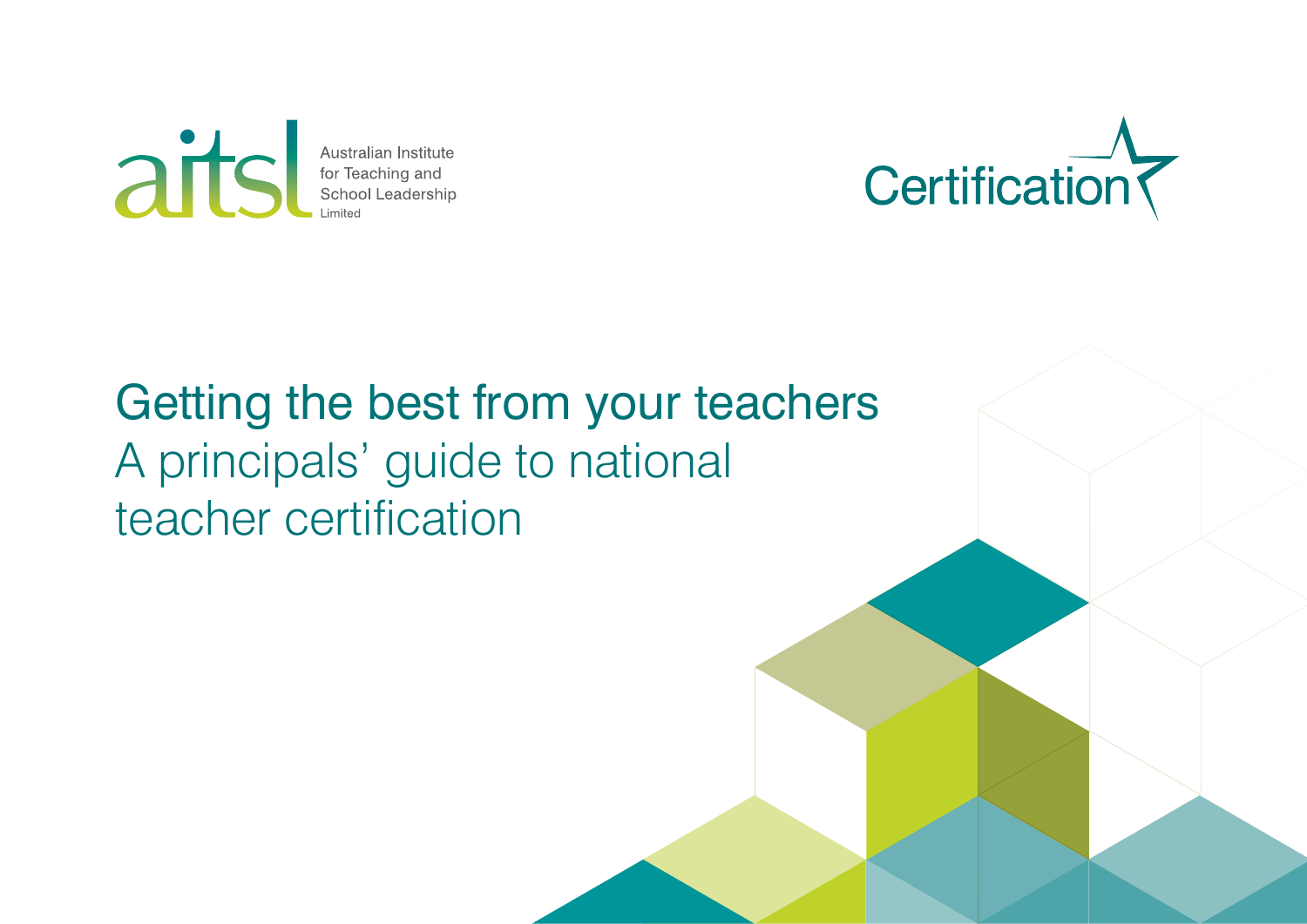Australian Institute for Teaching and School Leadership 2018, *Getting the best from your teachers - A principals' guide to national teacher certification*, AITSL, Melbourne

The Australian Institute for Teaching and School Leadership (AITSL) was formed to provide national leadership for the Commonwealth, state and territory governments in promoting excellence in the profession of teaching and school leadership with funding provided by the Australian Government.

© 2018 Australian Institute for Teaching and School Leadership (AITSL).

#### ISBN 978-1-925192-52-0

AITSL owns the copyright in this publication. This publication or any part of it may be used freely only for non-profit education purposes provided the source is clearly acknowledged. The publication may not be sold or used for any other commercial purpose.

Other than permitted above or by the Copyright Act 1968 (Commonwealth), no part of this publication may be reproduced, stored, published, performed, communicated or adapted, regardless of the form or means (electronic or otherwise), without prior written permission of the copyright owner.

This project was funded by the Australian Institute for Teaching and School Leadership Limited (AITSL) with funding provided by the Australian Government.

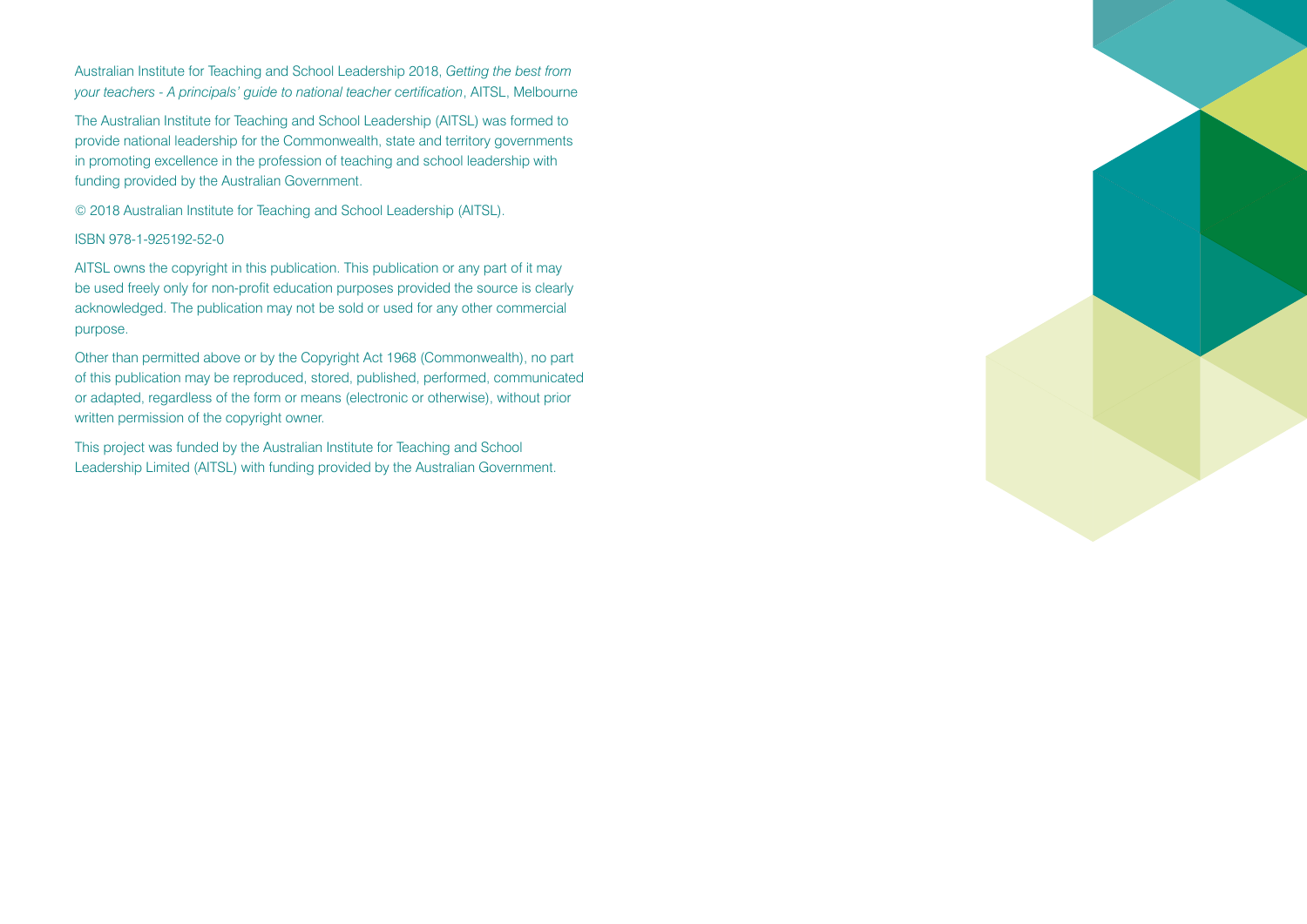# Growing expertise is the most powerful thing we can do for student learning and national teacher certification focuses attention on that. Growir<br>
we car<br>
teache



John Cleary Principal, Casuarina Street Primary School, NT |<br>|<br>|<br>|<br>|<br>|<br>|<br>|<br>|<br>|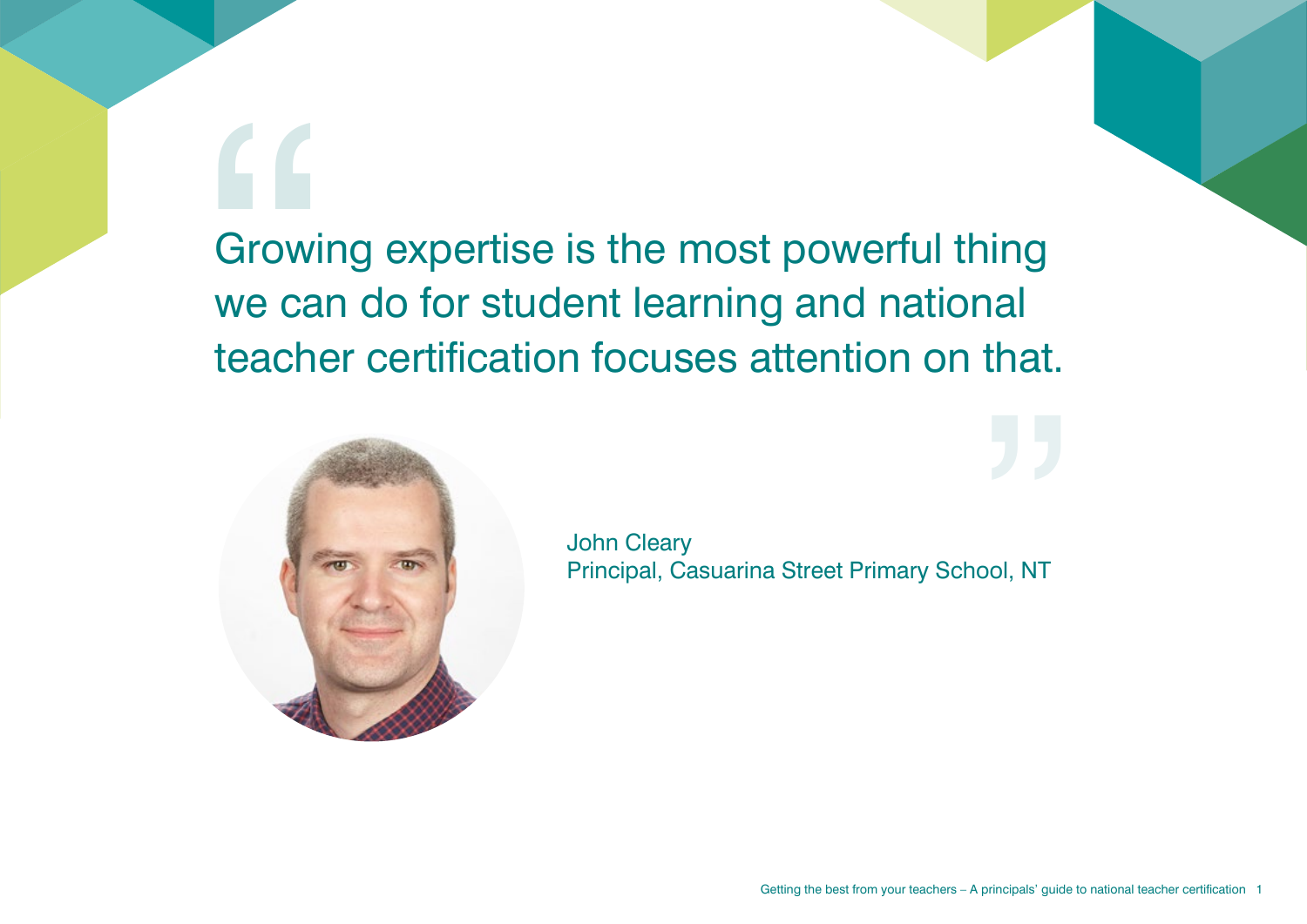2 Getting the best from your teachers – A principals' guide to national teacher certification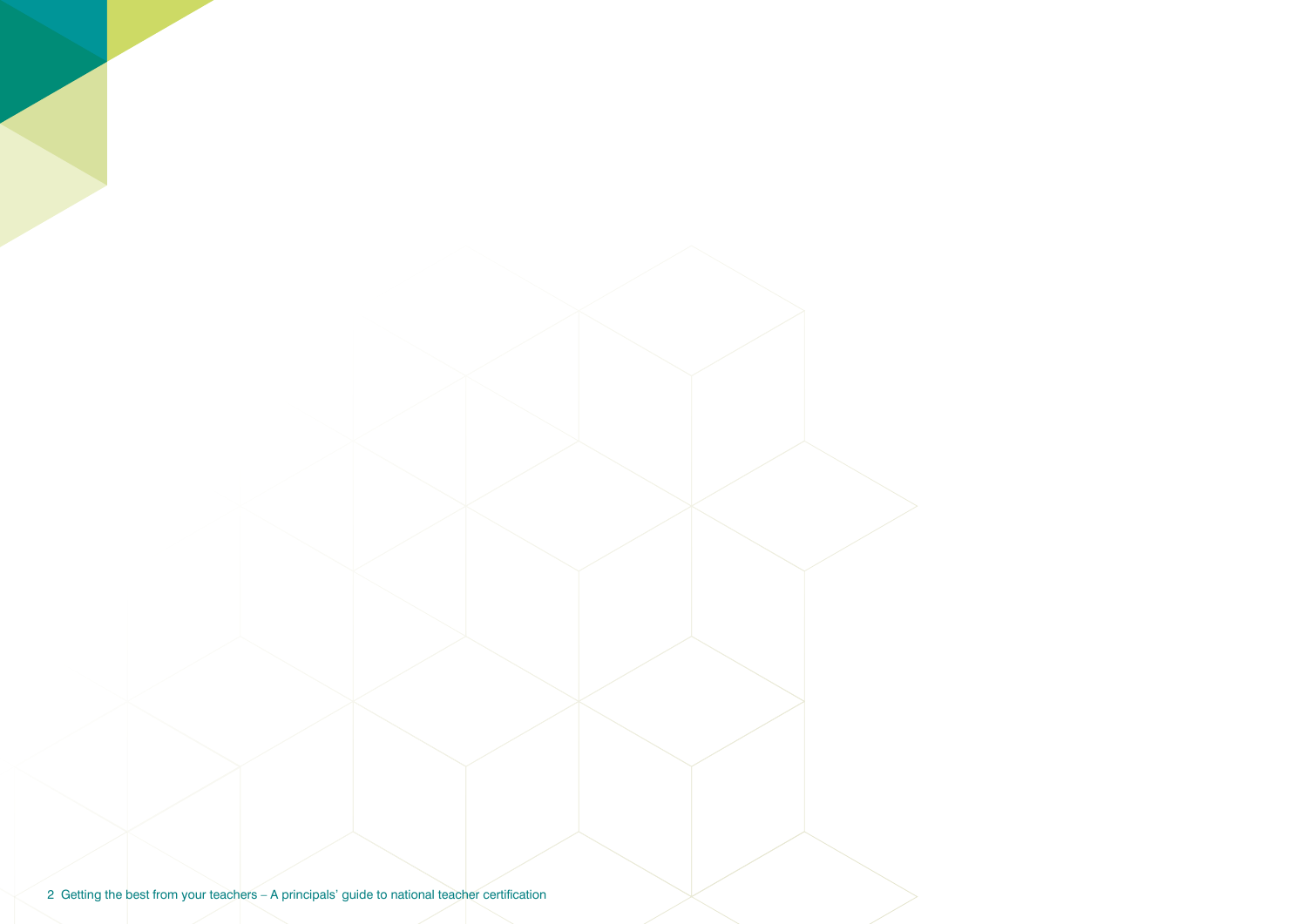### **Contents**

|                                                                                                                                                                                                                                                                                                | $\overline{4}$ |
|------------------------------------------------------------------------------------------------------------------------------------------------------------------------------------------------------------------------------------------------------------------------------------------------|----------------|
|                                                                                                                                                                                                                                                                                                |                |
| Why promote national teacher certification in your school? 6                                                                                                                                                                                                                                   |                |
| Building individual and collegial expertise through national<br>teacher certification – a case study expression and a study and study and study and study and study and study of the study of the study of the study of the study of the study of the study of the study of the study of the s |                |
| Linking with the Australian Professional Standard for Principals 9                                                                                                                                                                                                                             |                |
| Understand your role in national teacher certification                                                                                                                                                                                                                                         | 10             |
| Leverage the expertise of nationally certified teachers in your school 11                                                                                                                                                                                                                      |                |
| Leveraging expertise to build a culture of excellence – a case study 12                                                                                                                                                                                                                        |                |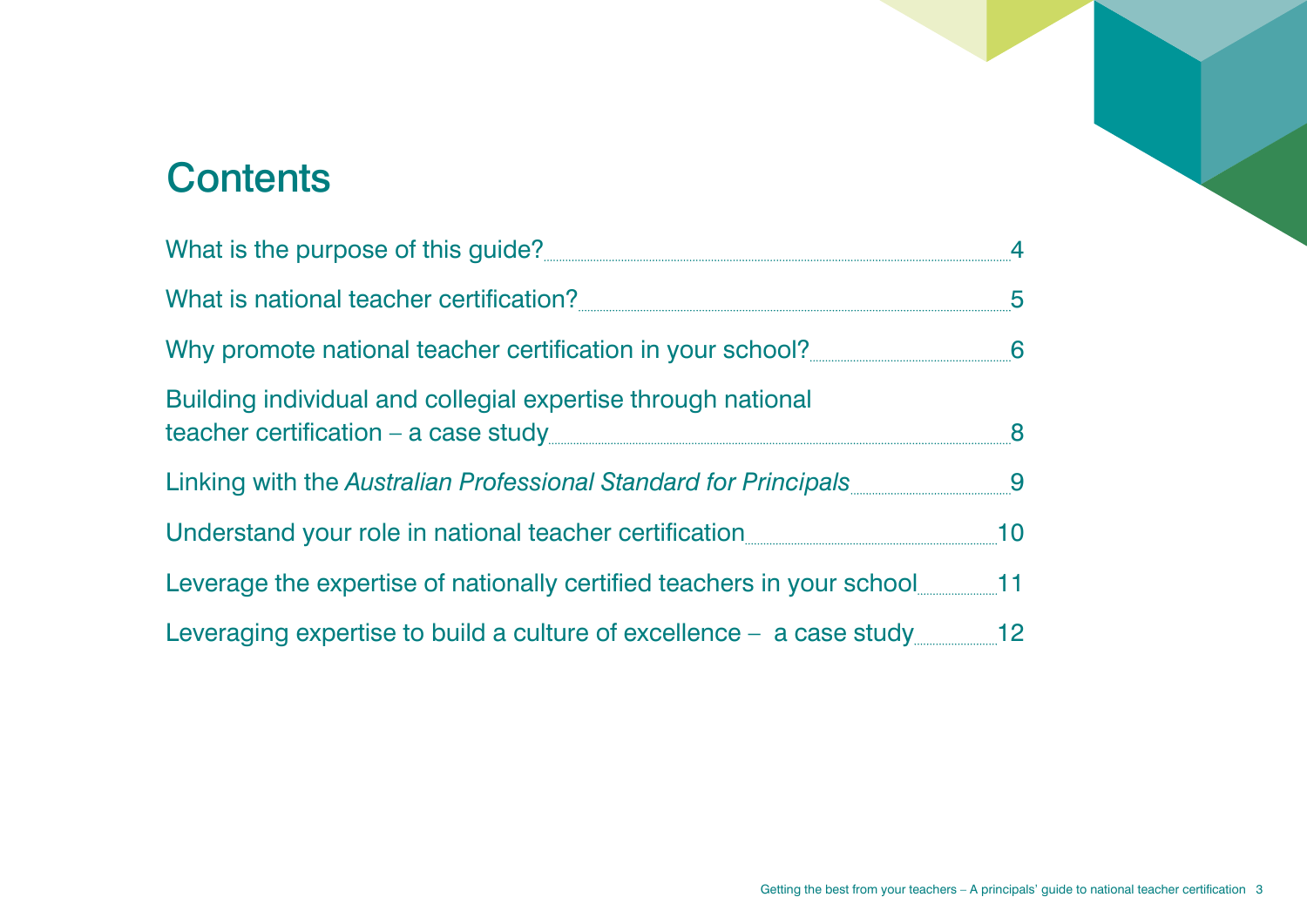### <span id="page-5-0"></span>What is the purpose of this guide?

This guide provides information to help principals and their delegates (herein referred to as 'school leaders') to understand and support national teacher certification.

### **The guide will:**

- **•** highlight the value of nationally certified teachers to your school, including to students, staff and the wider school community
- **•** provide you with a greater understanding of your role and responsibility in supporting teachers through national teacher certification
- **•** help you understand the steps to enable your teachers to pursue national teacher certification
- **•** suggest ways to work with your existing nationally certified Highly Accomplished and Lead teachers (HALTs) to share their expertise across the school and beyond.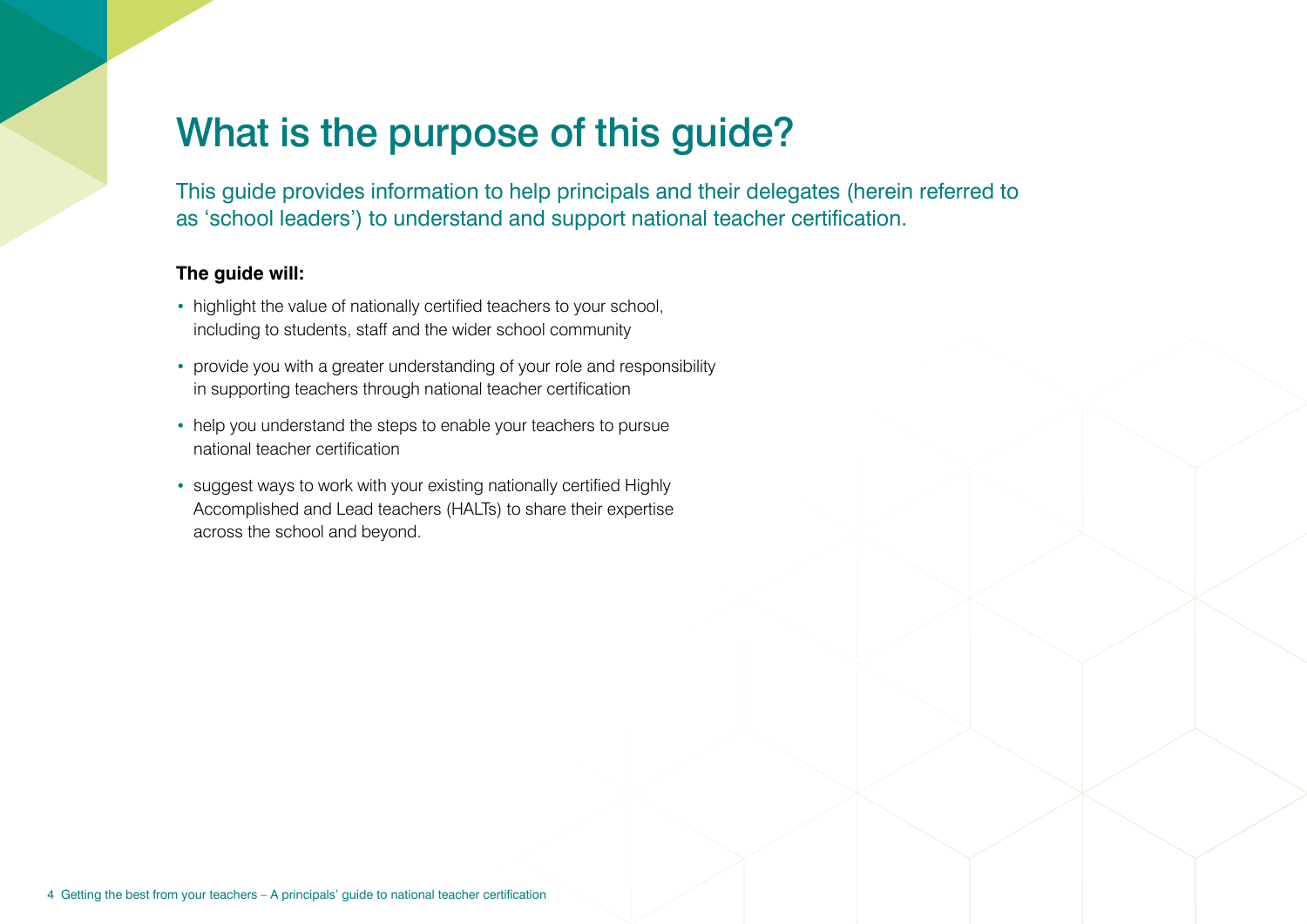### <span id="page-6-0"></span>What is national teacher certification?

National teacher certification is an Australia-wide coordinated approach to support teachers to progress their careers while remaining in the classroom, where they can have the greatest impact on student learning. National teacher certification is a voluntary, portable process, and is managed and assessed by certifying authorities in participating states and territories<sup>1</sup>.

National teacher certification, as outlined in *Certification of Highly Accomplished and Lead Teachers in Australia* was endorsed by Education Ministers in April 2012. National teacher certification uses the *Australian Professional Standards for Teachers* (the Teacher Standards) to make rigorous judgements regarding the certification of teachers at the Highly Accomplished and Lead career stages.

### **Certification of Highly Accomplished and Lead teachers (HALTs) has three purposes:**

- 1. Recognise and promote quality teaching.
- 2. Provide an opportunity for teachers to reflect on their practice.
- 3. Provide a reliable indication of quality teaching that can be used to identify, recognise and/or reward Highly Accomplished and Lead teachers.

1 Please see https://www.aitsl.edu.au/teach/understand-certification-and-halt-status/find-your-certifying-authority for details of certifying authorities in participating states and territories

2 Robinson, V 2011, *Student-centered Leadership*, John Wiley and Sons Ltd, United Kingdom.

School leaders have the greatest impact on student learning when they promote and participate in the professional learning and development of their teachers<sup>2</sup>.

National teacher certification provides an opportunity for school leaders to develop staff and improve student outcomes through a process that is largely externally managed and teacher led. Certified teachers are esteemed to become the next instructional leaders. By mentoring and empowering colleagues, they are well placed to improve outcomes for all.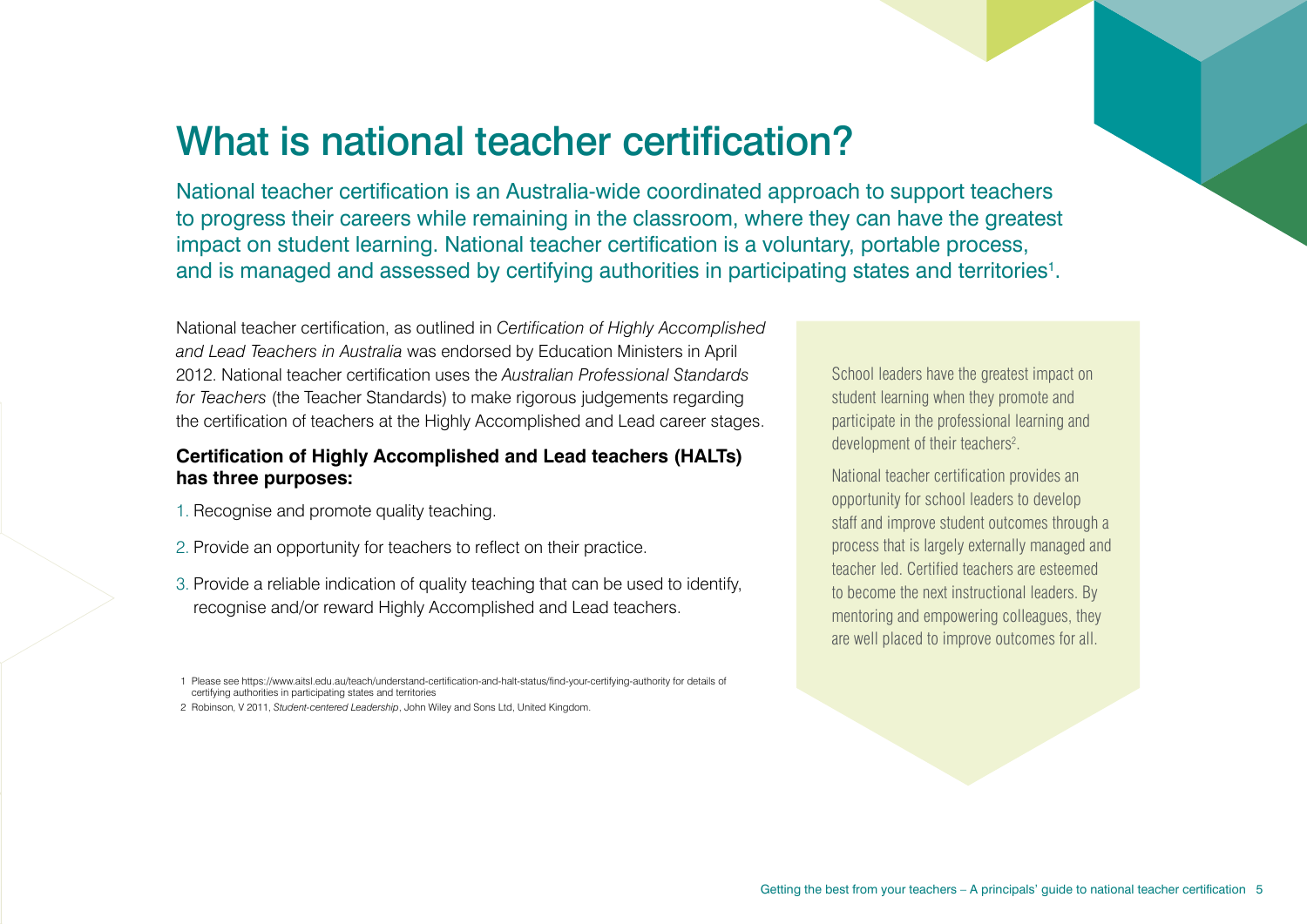# <span id="page-7-0"></span>Why promote national teacher certification in your school?

The benefits of national teacher certification are far-reaching and include positively influencing teachers, parents and carers, school leaders and, most importantly, students. National teacher certification encourages teachers to be reflective practitioners against the Highly Accomplished and Lead career stages of the Teacher Standards. It recognises their commitment to maximising their impact on students' learning, progress and educational outcomes.

We know that the biggest in school influences on student outcomes are the quality of teaching and school leadership<sup>1</sup>. We also know that collective teacher efficacy beliefs contribute significantly to the school's level of academic success<sup>2</sup>. Therefore, if we enable our best teachers to lead from the classroom, we should see more Australian students excel.

National certification of teachers improves teaching quality and therefore student outcomes by:

- **•** esteeming our best teachers: national teacher certification provides a clear professional pathway, motivating expert teachers to stay in the classroom where they can have the greatest impact on student outcomes
- **•** building a professional growth culture: through national teacher certification, teachers demonstrate their impact on their students and colleagues, and reflect on their practice against the Teacher Standards. This provides them with the skills and understanding to lead conversations about practice and impact against the Teacher Standards within a school
- **facilitating collaboration:** through national and jurisdictional networking opportunities, certified teachers share expert practice and promote growth and change in the way we educate young people
- **•** creating mentors: nationally certified teachers share their expertise and lead others, creating the next generation of evidence-based practitioners
- **•** developing instructional leaders: the rigorous assessment means nationally certified teachers have the externally validated credibility to lead conversations about improving professional practice and impact
- esteeming the profession: national teacher certification is rigorously assessed and provides a national mark of quality teaching that can be used to identify experts and build community confidence in education.

2. Hattie, J 2016, *Mind frames and Maximizers*, Third Annual Visible Learning Conference, Washington

<sup>1</sup> Hattie, J 2003, *Teachers Make a Difference: What is the research evidence?*, Australian Council for Education Research Annual Conference on: Building Teacher Quality, October 2003, ACER, Camberwell, Victoria, viewed 23 November 2016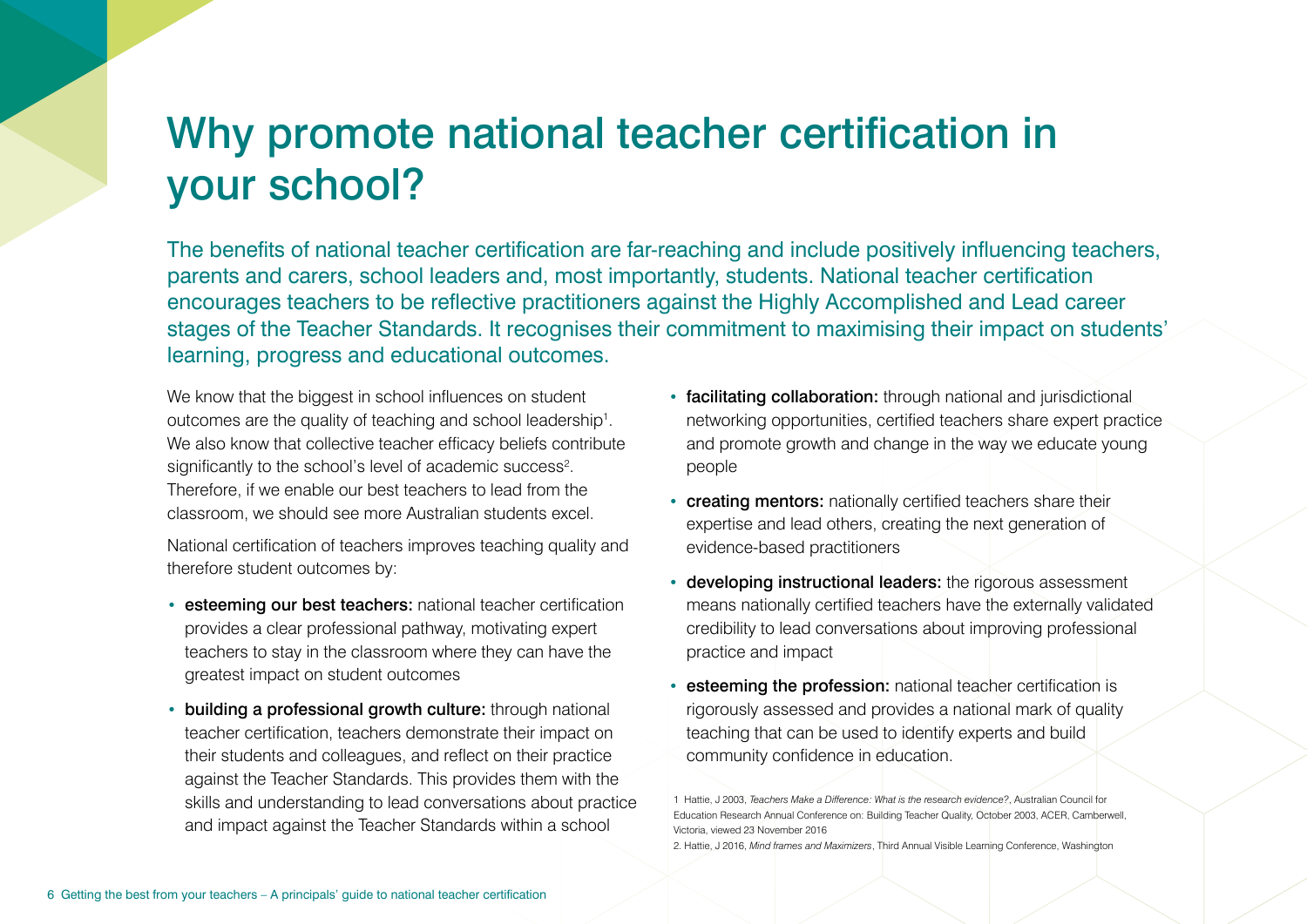

Mentoring emboldens me to continue to reflect on the standards and my own practice in the classroom.

Tania Crawford, nationally certified Highly Accomplished teacher, SA



**1999**<br>es our abil " Certification validates our ability to impact on student outcomes outside of our own classroom. There is currently no other method as rigorous as certification to recognise expert teachers as exemplary instructional leaders.

Melinda Haskett, nationally certified Highly Accomplished teacher, NSW



National teacher certification made me address my avoidances. I am a stronger and more reflective practitioner because of it.

Prue Gill, nationally certified Lead teacher, ACT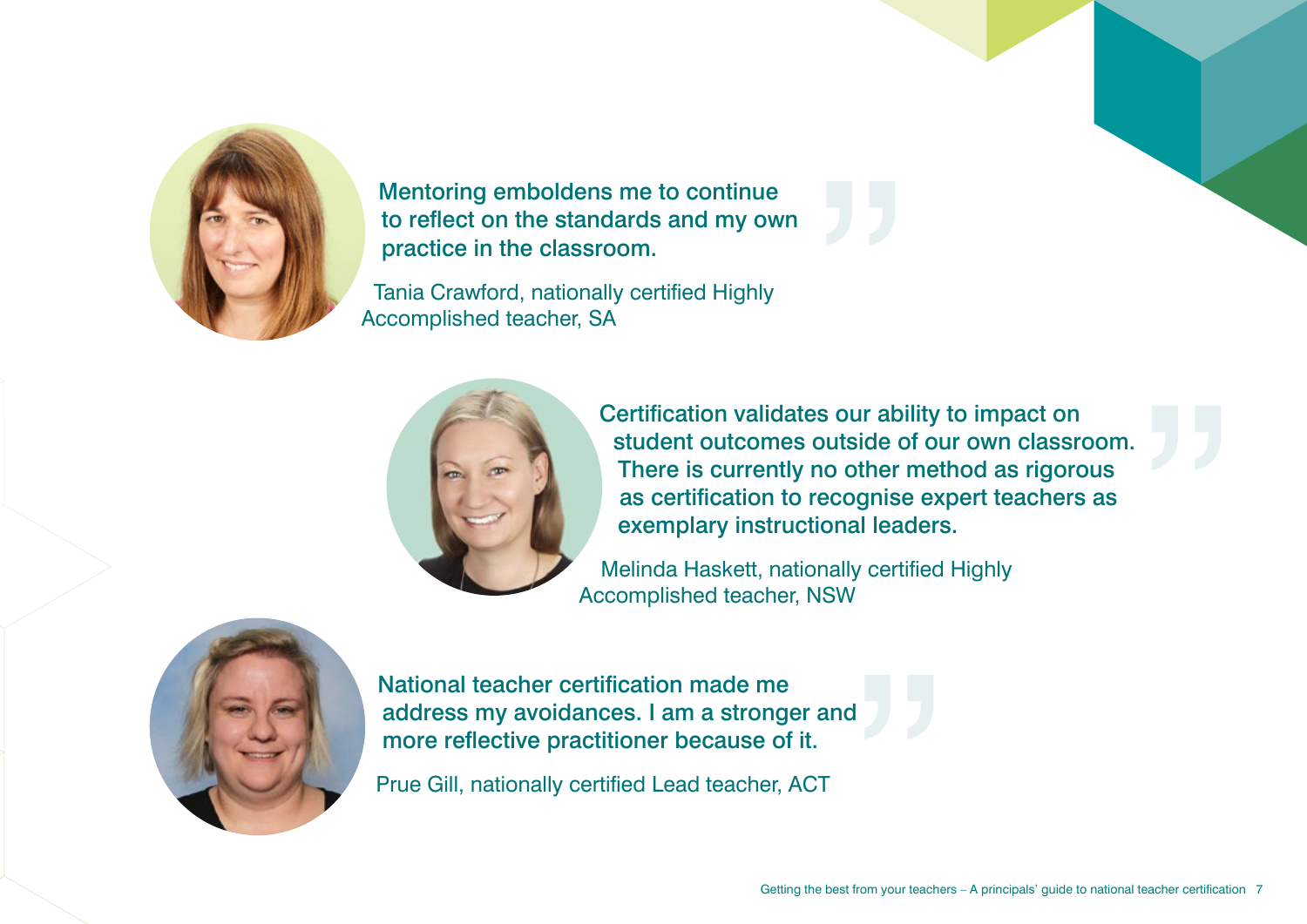### <span id="page-9-0"></span>Building individual and collegial expertise through national teacher certification – a case study



Tracey Peden is a nationally certified Lead Teacher from Queensland. She describes the rigorous journey to become formally certified as a defining moment in her career, and explains how certification is vital to strengthening the professionalisation of teaching.

She explains how national teacher certification enabled her to reflect more deeply on her practice in relation to the *Australian Professional Standards for Teachers*.

"I believed that no matter what the outcome, I had become a better teacher just from engaging in national teacher certification," Tracey says.

Tracey is an advocate for a growth mindset and saw national teacher certification as a way to build her capacity and lead others towards having a more focused impact on students, their progress and outcomes without leaving the classroom.

"It will encourage teachers to contribute to the advancement of schools while being in the classroom – there's not that need to have to move out of the classroom to do that," she adds.

Tracey has shared her expertise beyond her school. She and a fellow nationally certified Lead Teacher, Carly Sopronick, founded and coordinate a regional Cluster Collaboration Network. She believes national teacher certification will promote inter-school collaboration and provide a benchmark for practice that is comparable interstate.

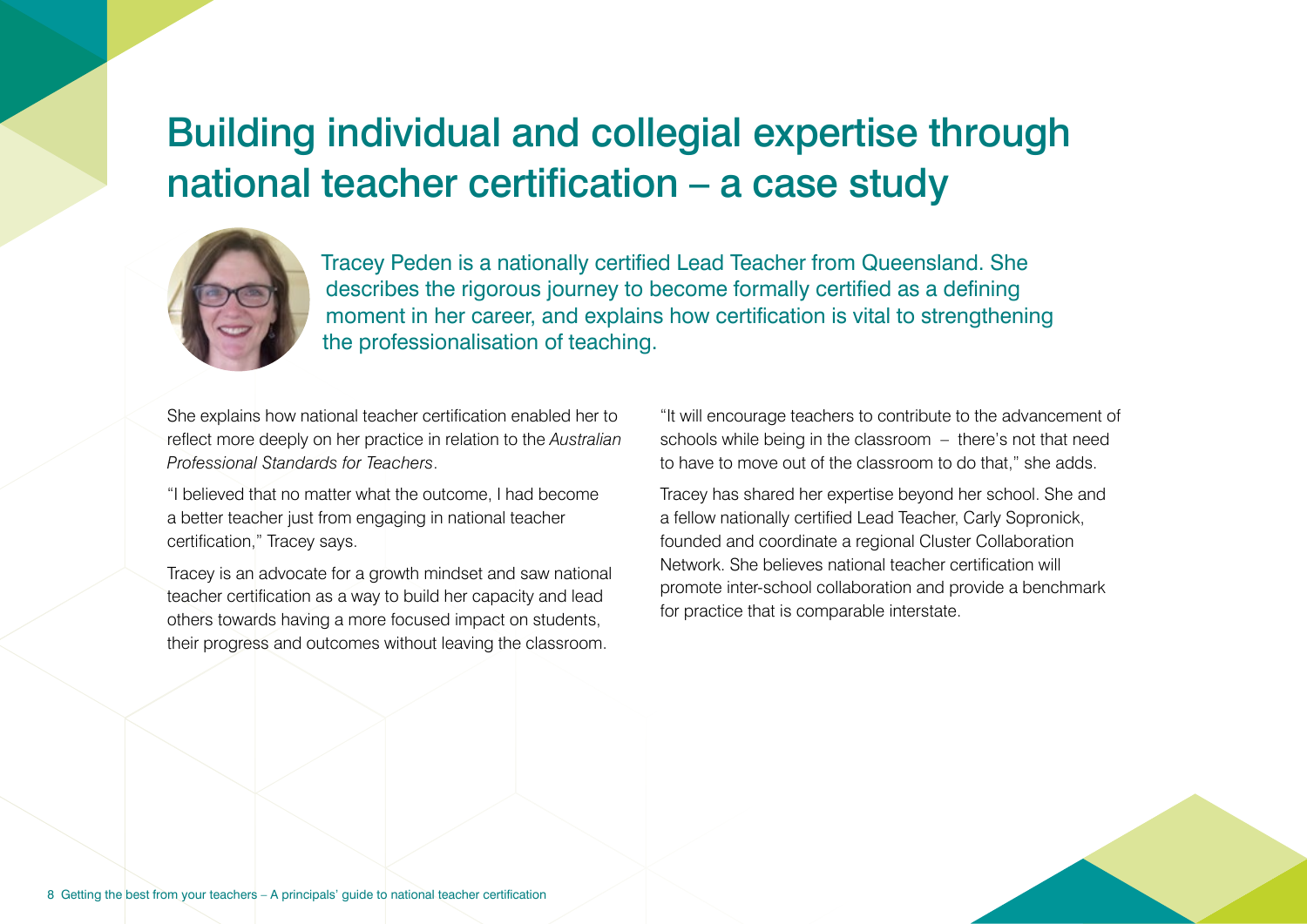# <span id="page-10-0"></span>Linking with the Australian Professional Standard for Principals

By promoting and supporting their teachers to achieve national teacher certification, school leaders are enacting Professional Practices outlined in the *Australian Professional Standard for Principals*.

The Principal Standard provides a public statement setting out what school principals are expected to know, understand and do to succeed in their work and improve their impact. It describes five key Professional Practices that improve student learning and support excellent teaching practices.

The Professional Practice, 'Developing self and others,' outlines how leaders build a professional learning community that is focused on continuous improvement of teaching and learning. Strong leaders build capacity in others by encouraging staff to reflect upon their practice, identify and develop their professional learning needs. National teacher certification supports this practice, giving school leaders the chance to enable staff to develop as professionals.

For further resources on The *Australian Professional Standard for Principals* visit https://www.aitsl.edu.au/tools-resources/resource/ australian-professional-standard-for-principals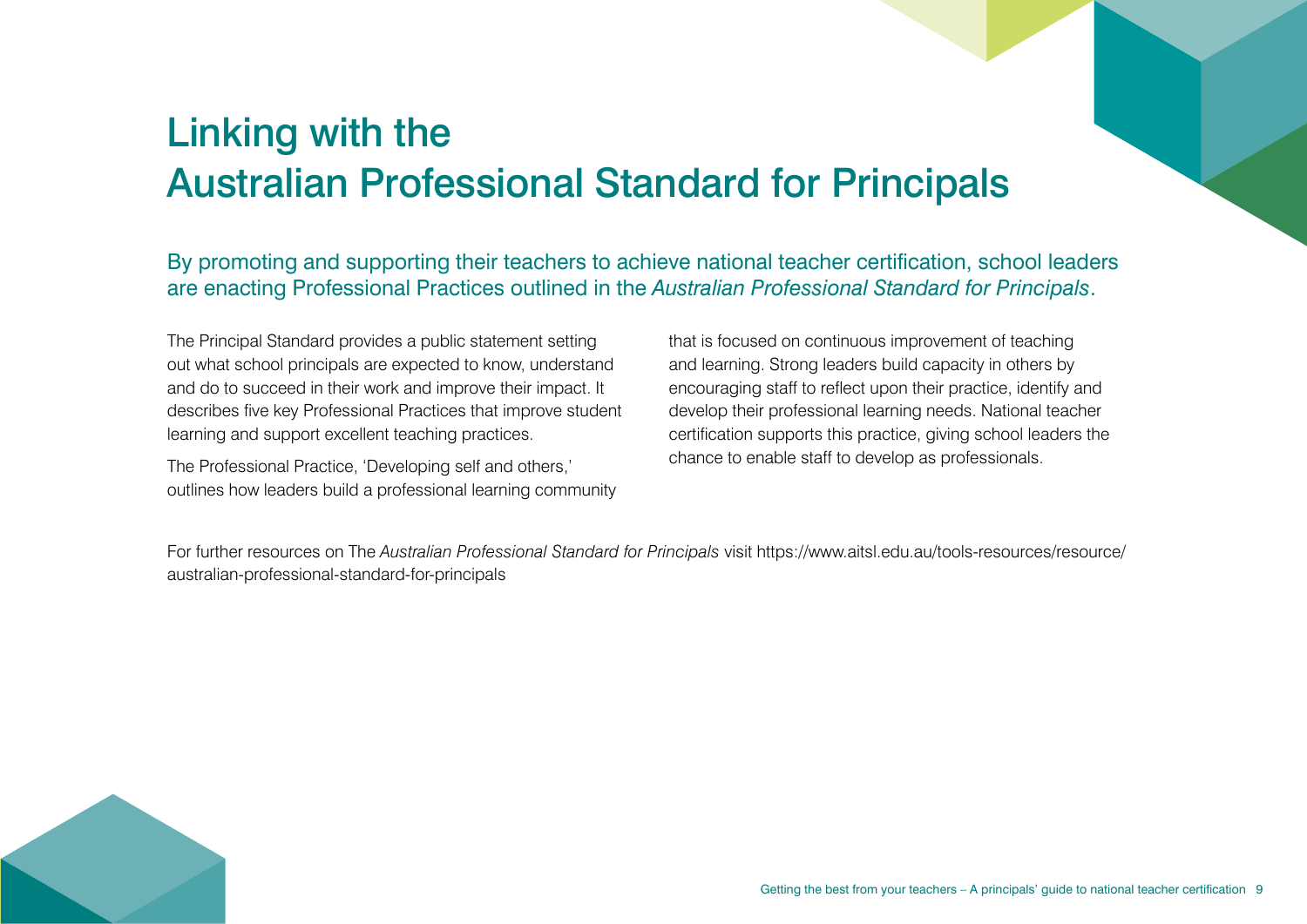### <span id="page-11-0"></span>Understand your role in national teacher certification

National teacher certification comprises a pre-assessment and two assessment stages. School leaders are involved at each stage of national teacher certification. Outlined below are steps the school leader can take to make sure that the applicant is supported at every stage.



#### **Pre-assessment Stage 1 Stage 2**

Recognise expert teachers in your school and encourage them to take part in certification.

Be involved in a professional discussion with the applicant based on the Teacher Standards regarding their readiness for applying for certification.

Work with the applicant to reflect on their practice against the Descriptors of either the Highly Accomplished or Lead career stage.

Consider the applicant's recent performance reviews and goals against the Teacher Standards.

Negotiate opportunities for the applicant to address gaps in their practice.



Support the applicant to compile their portfolio of evidence.

Provide a referee statement for the application.



Be involved in a professional discussion with the external assessor during the site visit.

### **TIPS TIPS TIPS**

Work with the applicant to break down and explore any Descriptors that they might find challenging to demonstrate.

Help to identify authentic artefacts to evidence their practice against the Teacher Standards.

Provide the applicant with a formative feedback report aligned to the teacher standards from recent observations of classroom practice.

Collaboratively review the applicant's portfolio so that you are well informed and able to provide validation of their practice as presented against the Teacher Standards.

Verify the applicant's practice with specific reference to the relevant career stage of the Teacher Standards.

Be prepared to discuss the applicant's practice with specific reference to the Teacher **Standards**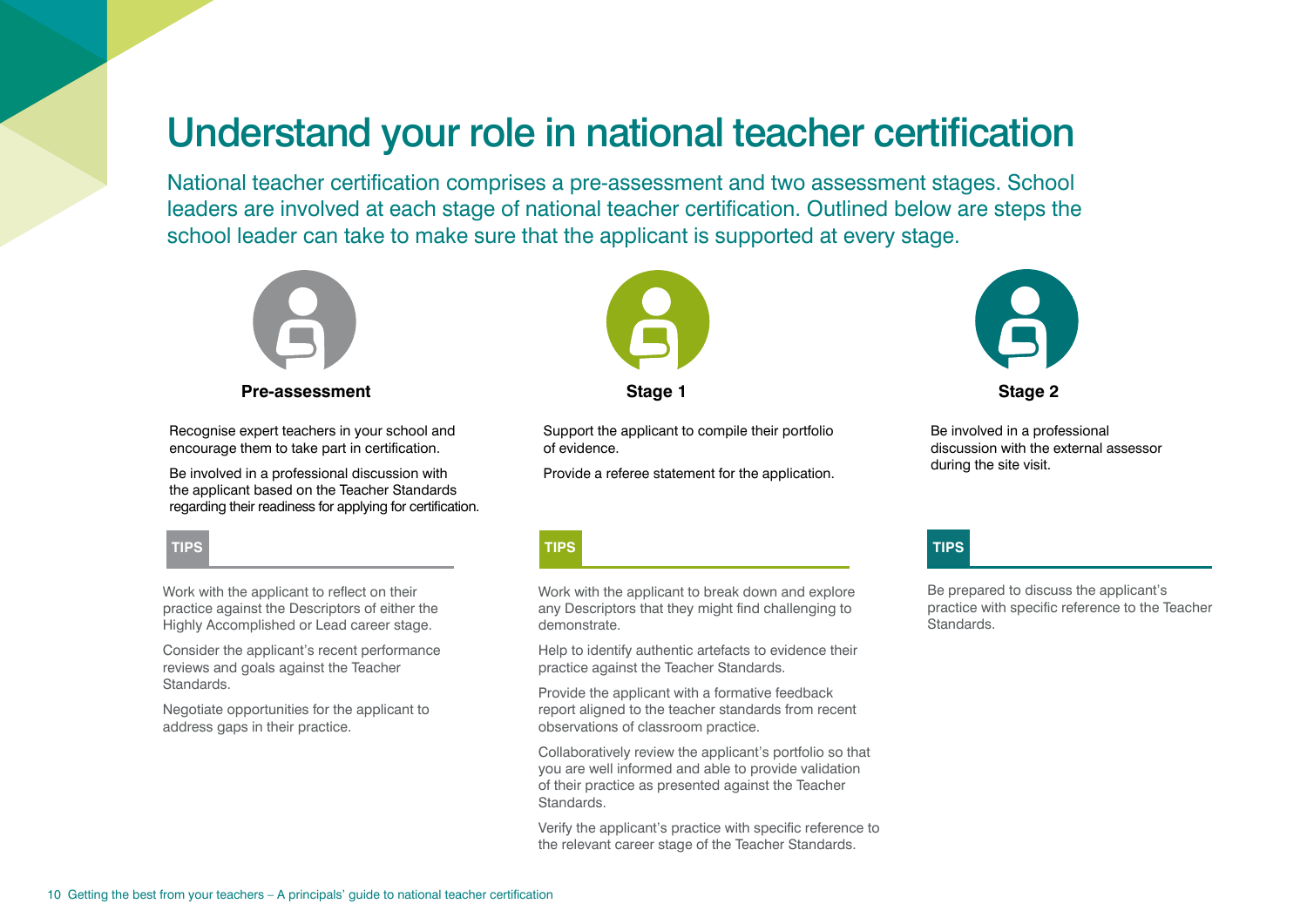### <span id="page-12-0"></span>Leverage the expertise of nationally certified teachers in your school

When teachers become nationally certified the benefits extend beyond the achievement of certification. The greatest impact on school communities can be achieved when school leaders work effectively with nationally certified teachers and support them to share their expertise to improve student outcomes across and beyond their school.

#### **HALTs can:**

- **•** support other teachers: the national certification process strengthens teachers' reflective practice. Nationally certified teachers can work with other teachers to become more reflective practitioners and in doing so become more effective teachers
- **•** lead initiatives and improvement: having demonstrated their leadership through being certified, nationally certified teachers can lead effective change from the ground up and engage colleagues to improve their practice and student outcomes
- **•** champion expertise: nationally certified teachers can use their in-depth understanding of the Teacher Standards to promote quality teaching practice through the school community and beyond

#### **School leaders can:**

- **•** create roles: through informal or formal roles, certified teachers can support beginning and preservice teachers to use the Standards to reflect on and improve their practice
- **allocate time and resources**: this can enable nationally certified teachers to lead projects, for example on developing instructional leadership capacity in others, and present back to staff
- initiate inter-school collaboration: by establishing links with other schools, nationally certified teachers can grow networks and clusters to drive improved student outcomes. This could have a focus on a particular subject or effective pedagogical approaches to teaching and learning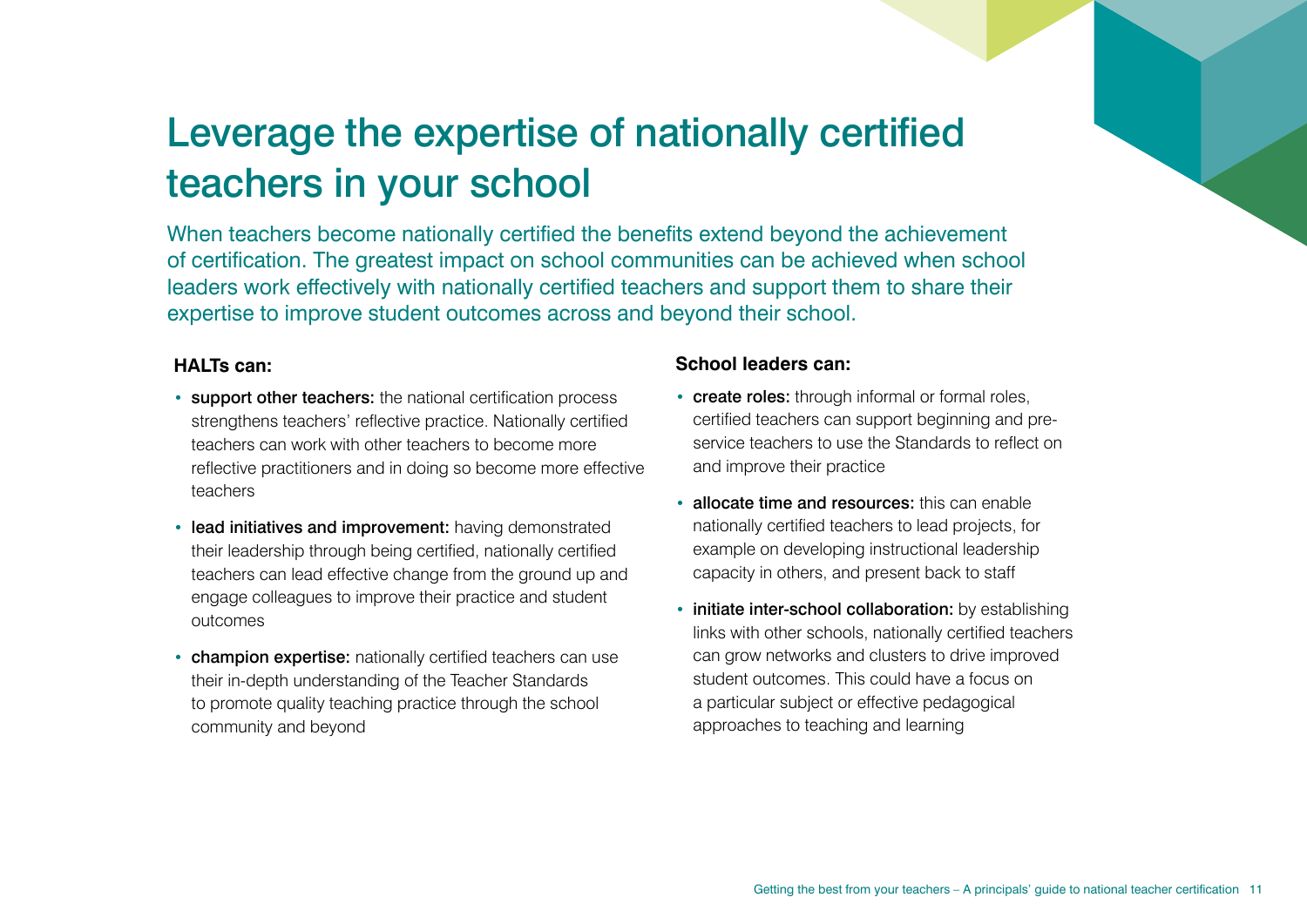### <span id="page-13-0"></span>Leveraging expertise to build a culture of excellence – a case study



Loretta Wholley, principal of Merici College in the ACT, describes how national teacher certification has been a powerful professional development experience for her staff and a way to recognise and promote excellent teaching.

When she joined Merici College in 2012, Megan Keogh (who had been part of the ACT certification pilot program) became the school's first certified teacher. Loretta worked with her to create a role involving supporting graduate teachers and working with experienced teachers to encourage and support them to apply for certification, including to develop a portfolio of evidence.

Loretta says: "Every teacher applying for national teacher certification has skills in a certain area. As principal, my role is to leverage those skills to benefit the school community."

In the years following, Catherine Amesbury and Kathryn White also achieved certification, and two other staff members, including one of the deputy principals, trained as assessors. Megan and Catherine have since moved on to positions at other schools, while Kathryn leads numeracy initiatives at Merici. With a two-lesson allowance per week, she develops numeracy activities for students and assists teachers both to understand and use data, and to develop integrated numeracy activities in their own subject areas.

Loretta explains: "We now have better teachers in the classroom. They know the students and can respond to the data. At the same time we've seen improvements in student growth in numeracy through NAPLAN."

National teacher certification has also contributed to a shift in staff culture at Merici. Loretta says: "It has raised the expectations and standards of teachers across the school so that we now have a group of teachers who are inspired, who see the benefits of certification and want to get involved. It has also improved our retention of early career teachers."

Loretta's advice to other principals is to be involved in the certification process and learn from what other schools are doing through the networking opportunities it creates.

"There is much to be gained from the networks," Loretta states.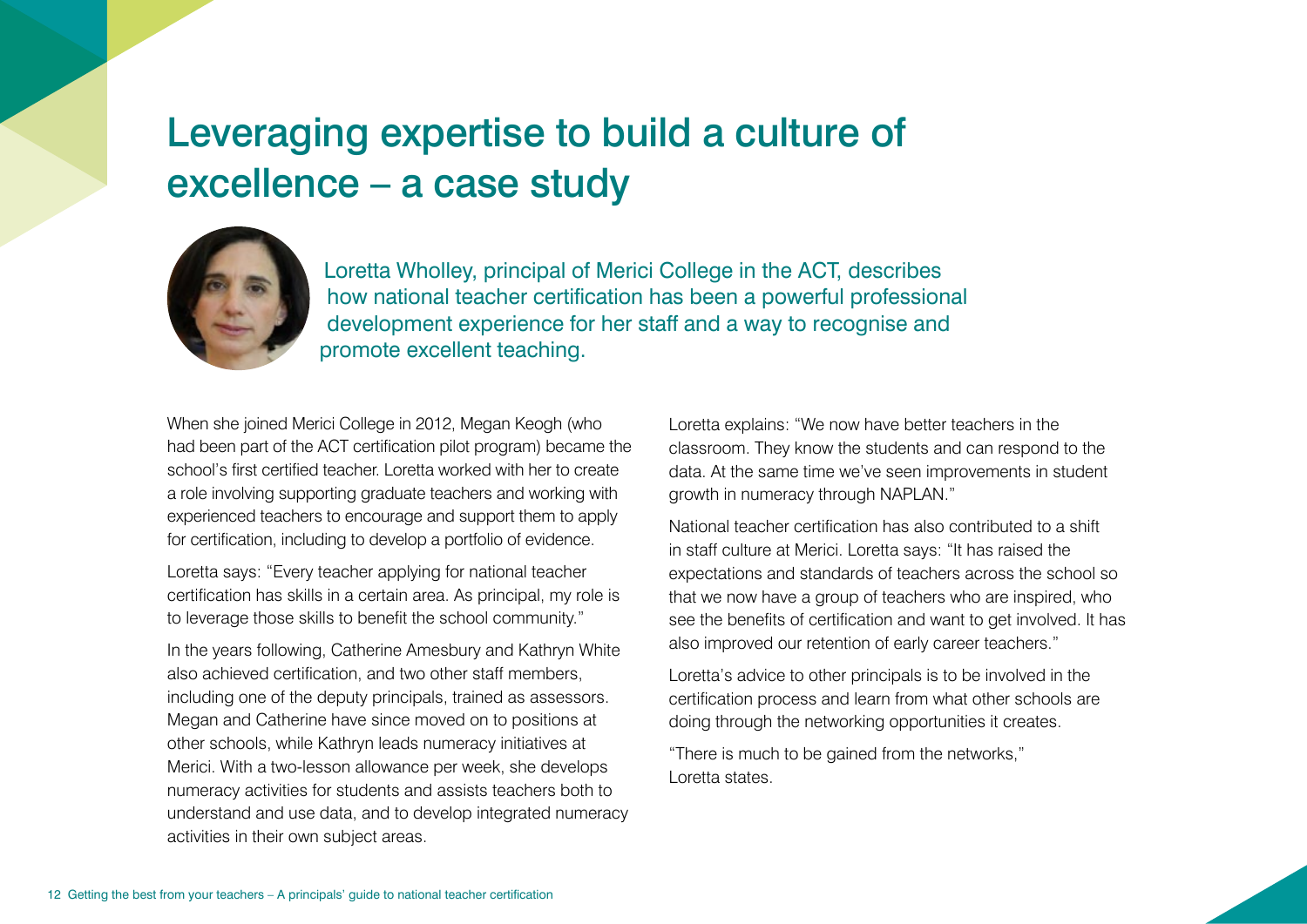### More information

Further details about national teacher certification and corresponding resources can be found in the national policy *Certification of Highly Accomplished and Lead Teachers in Australia*, and the *Guide to the Certification of Highly Accomplished and Lead Teachers in Australia* available at www.aitsl.edu.au/cert-resources